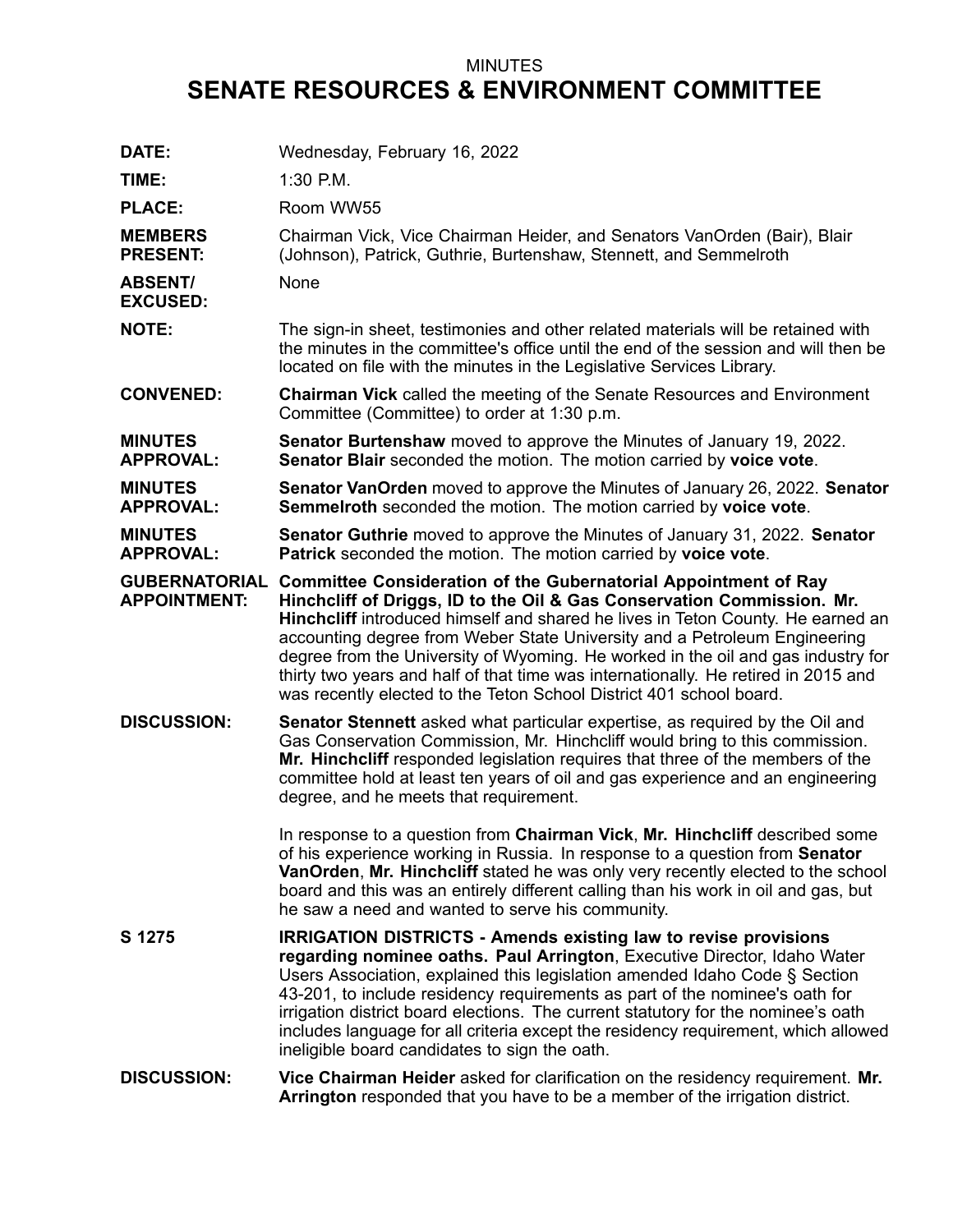- **MOTION: Senator Guthrie** moved to send **S 1275** to the floor with <sup>a</sup> **do pass** recommendation. **Vice Chairman Heider** seconded the motion. The motion carried by **voice vote**. Senator Guthrie will carry on the floor.
- **S 1276 IRRIGATION AND CANAL COMPANIES - Amends existing law to revise provisions regarding notice**. **Mr. Arrington** explained this legislation amended Idaho Code § 42-2401 to provide consistency in the notice requirements for canal companies. Idaho Code § 42-2401(6) currently requires that notice of changes to <sup>a</sup> canal company's articles of incorporation or bylaws be published in the newspaper once <sup>a</sup> week for four weeks prior to the meeting at which proposed changes will be considered. Idaho Code § 42-2401(10) currently requires that notice of the meeting be published in the newspaper for two weeks prior to the meeting. This legislation would align the notice required for changes to articles of incorporation and bylaws with the notice requirement for meetings. **Mr. Arrington** referred the Committee to <sup>a</sup> draft amendment to this legislation. The draft amendment corrected some language errors discovered after printing.
- **MOTION: Senator Patrick** moved to send **S 1276** to the 14th Order of Business for possible amendment. **Vice Chairman Heider** seconded the motion. The motion carried by **voice vote**. Senator Patrick will carry on the floor.
- **S 1277 IRRIGATION DISTRICTS - Amends existing law to revise provisions regarding the qualification of voters**. **Mr. Arrington** explained this legislation amended Idaho Code § 43-111 to clarify that only those who own lands that were subject to assessment and entitled to receive water were eligible to vote in an irrigation district election. Current law provides that anyone living within the greater irrigation district boundary may vote in an election, even when they are not entitled to receive water and are not assessed by the irrigation district.
- **DISCUSSION: Senator Patrick** asked if voting was by share, and not by person. **Mr. Arrington** responded that there were primarily two types of organizations in Idaho that deliver water. Canal companies operate similar to any other corporation and your ability and authority to vote was based on your stock ownership, but voting in <sup>a</sup> water irrigation district was tied to ownership of the land.

**Senator VanOrden** asked if this type of situation happened often. **Mr. Arrington**, responded no, but with rapid urbanization it was viewed as <sup>a</sup> potential issue.

**Senator Guthrie** asked about raising money with less stakeholders. **Mr. Arrington** explained that the majority of the time, districts can replace excluded members with someone else that will have the obligation to pay assessments.

- **MOTION: Senator Burtenshaw** moved to send **S 1277** to the floor with <sup>a</sup> **do pass** recommendation. **Senator Stennett** seconded the motion. The motion carried by **voice vote**. Senator Burtenshaw will carry on the floor.
- **S 1278 REAL PROPERTY - Adds to existing law to provide that certain appurtenant water rights and water entitlements and obligations shall pass with the transfer of real property**. **Mr. Arrington** explained this legislation created new Idaho Code § 55-616, which outlines what happens with water rights and entitlements when <sup>a</sup> property changes hands. The bill codifies existing common law and practice relating the conveyance of water rights and entitlements, including that all appurtenant water rights are conveyed unless expressly retained by the seller. In addition, all entitlements to receive water from an irrigation district, city irrigation system, or canal company are conveyed as are the obligations associated with membership in <sup>a</sup> ground water district.